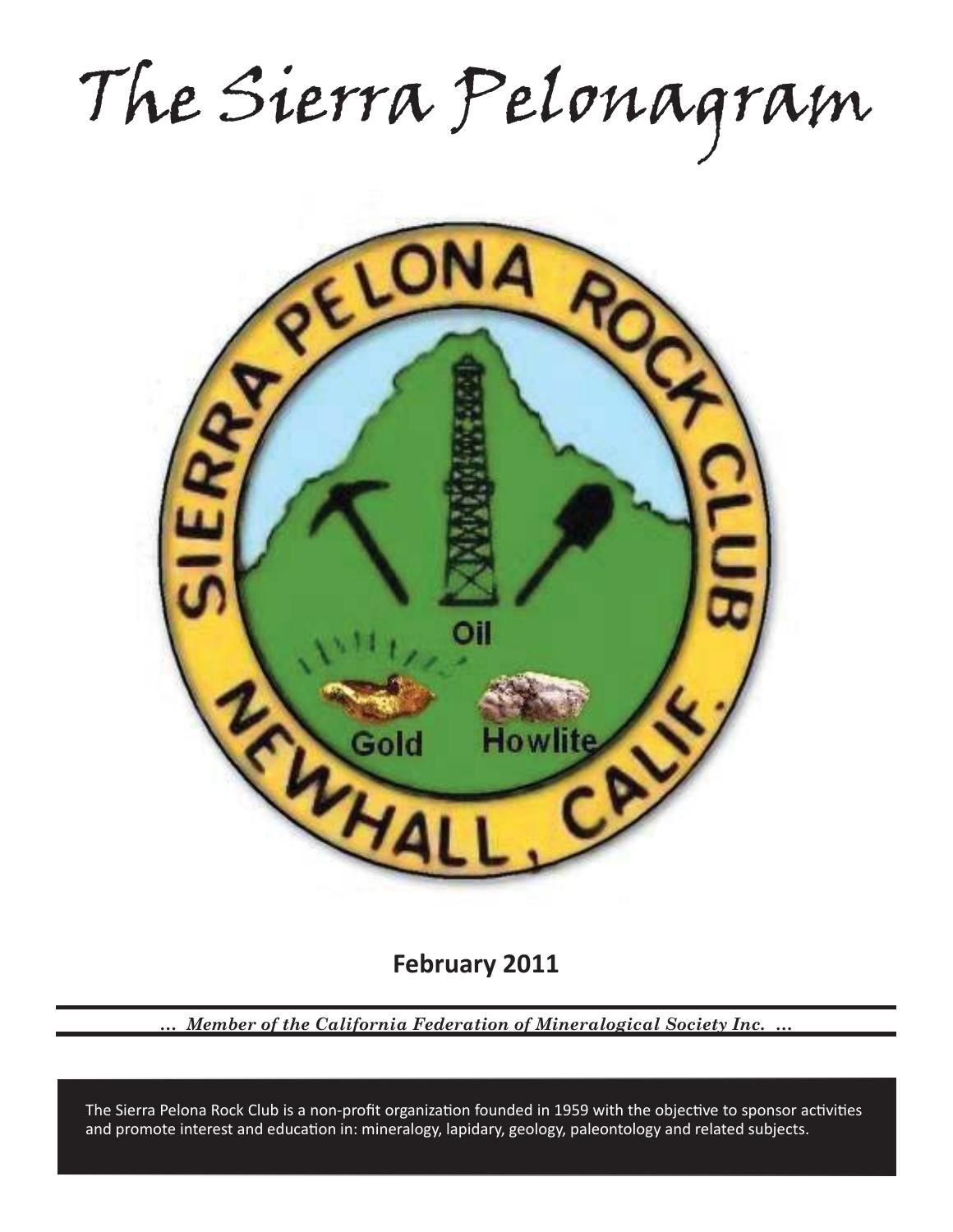

#### **A Message from the President**

 We have some good non-official field trips coming up. I would like to see some of the newer members join us as there is so much to learn and springtime in the desert is so beautiful. Please join us.

 We still need a few positions filled, please consider it. The more active our members are, the better the club is and that benefits us all.

 So until next month, Happy Rock-Hounding!



Welcome New Members **Brigitte Marzourek** (no, she hasn't been a member until now) and **Stephanie Holgren.**

**Wanted**: Dedicated persons for various openings in the club. Spend just a little time each month and reap the benefits of a job well done. Onthe-job training is readily available. We need a Publicity Chair, Program Chair, Field Trip Chair and a new web master. To apply, contact Bill Webber. No experience necessary.

**If you haven't paid your dues yet, please do so as soon as possible**



**February Birthdays:** Barbara Caudill Barbara Cottage Rene Real

## **Officers:**

President – Bill Webber Vice-President – Ron Strathmann Secretary: Minutes-Nancy Hilliard Treasurer – Greg Mazourek Federation Director (CFMS/AFMS) – Shep Koss

**Chairpersons:**

Pelonagram Editor – Heidi Webber Claim - Mike Serino Donation Rock Table - Al Brown Field Trips – Open Historian - Frank Humelbaugh Hospitality – Evelyn Velie Membership – Ron & Akiko Strathmann Programs – Open Publicity – Open Storage - Mike Moreno Sunshine - Evelyn Velie Web site – Open

The Sierra Pelona Rock Club, is a member of the California and American Federation of Mineralogical Societies, Inc. (CFMS/AFMS). The general club meetings (Open to the public) are at 7:30 PM, on the 3rd Tuesday of each month at:

# **The Clubhouse of the Greenbrier Mobile Estates EAST 21301 Soledad Canyon Rd Canyon Country, CA 91351**

Contact the Club or the Sierra Pelonagram Editor at:

**Sierra Pelona Rock Club P.O. Box 221256 Newhall, Ca. 91322** Or E-mail: hwebber@pacbell.net *Visit the SPRC website http://www.sierrapelona. com/*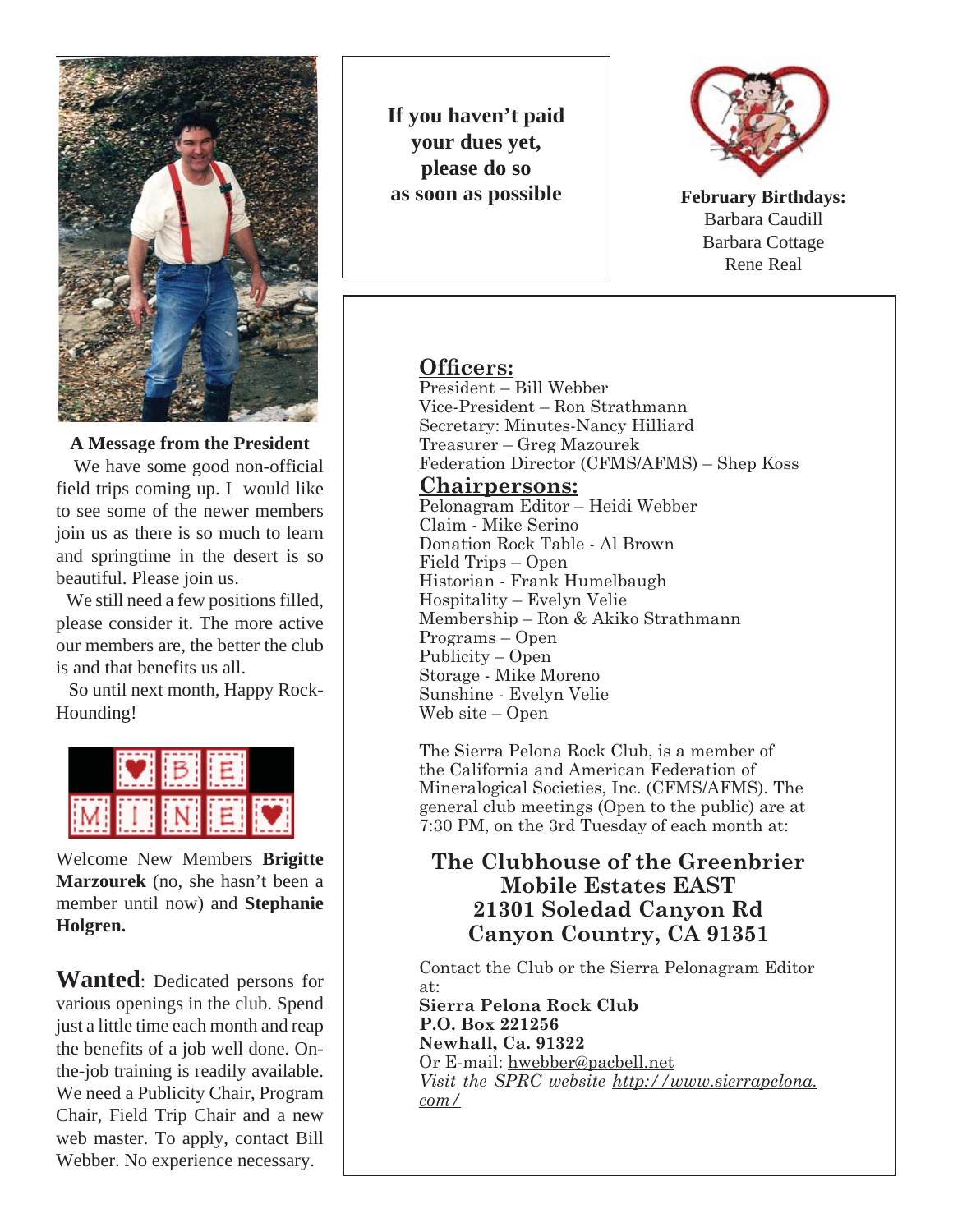#### **SPRC Minutes**

Greenhouse Café February 1, 2011

 The meeting was called to order at 6:45. In attendance were Bill and Heidi Webber, Greg and Brigetta Mazourek, Ron and George Lawrence, Karen Kubota, Diane Southwell, Evelyn Velie, Frank Humelbaugh, Connie Flores-Reisbeck, Bob Caudill, Ron and Akiko Strathmann.

 Bill announced that this month's presentation at the general meeting would be on mining lamps presented by Mike Serino.

 In March, the club will have an anniversary celebration of 52 years with the Federation. Evelyn and Heidi will work on finger foods such as sandwiches and so on for the attendees. Ron will bring pictures from the last 10 years' field trips in the form of a slide show.

Evelyn will do a presentation on diamonds in April.

In May, we hope to have Vincent from COC as our guest speaker. His specialty is Earth Science.

 Various fund-raisers were discussed: Ventura Gem Show March 5 and 6, Stoddard Wells March 11 through 13 (bulk material and the wheel), and Antelope Valley in April. Earth Day at Newhall Park in May and Placerita Nature Center's Open House in May,

 Evelyn suggested we put out bowls of nicely polished rocks for sale with a price range depending on size and quality of the product, in addition to our usual offerings.

 Greg and Ron suggested we do Stoddard Wells in March and the Antelope Valley show in April. Plans will be firmed up at the next meeting.

 **Web Site Report:** We need someone to take over our web site. Bud Sabatino has resigned and Earl isn't interested in returning as web master as he has other irons in the fire.

 **Treasurer's Report:** Greg said dues still need to be paid by about 25 members.. Heidi will do the audit the 2010 financials. Greg also paid the next 6 months rent for our storage space.

 **Claim:** Greg will forward a production report request from Inyo County to Mike Serino.

 **Historian:** Thank You letters (for participating in events) from Placerita Nature Center were given to Frank to preserve. Frank asked that the 2 fold-up display boards be decorated with pictures and articles for the anniversary party. Ron will print photos and Heidi will work on the display.

 **Field Trips:** Ron said John Meredith's Beach Trip looking for whale bones and other treasures was a great outing and he would like to see new members start attending these events. He and Bonnie are planning another non-club trip on Saturday, February 19 to Cramer Corners for opalite, agate, jasper, petrified wood and green agate. It is easy to find material, even around the parking areas but there are places to dig nice green agate with a bit of effort. He reiterated that these aren't official club trips as Bonnie has resigned as the chair and the club still needs someone to volunteer for this position. He said they will have all the back-up they need from him.

 **Publicity:** Diane Southwell is having trouble getting info into the Signal unless she has a minimum of 3 weeks advance notice. Bill thanked Diane for keeping this position until a replacement can be found.

 **Hospitality:** Evelyn's daughter makes great decorated cakes and will be asked if she will do a special cake for our anniversary meeting. The club will reimburse any expenses.

 **Membership**: Ron had two new applications for membership—Stephanie Holgren and Brigetta Mazourek. It was voted and approved to accept them. Welcome.

 **Other items discussed:** We need to cut slabs of howlite. Greg said he has chunks we can cut the slabs from.

 Ron would like rock-hounding stickers to be obtained for the club. We also need to see about new business cards. Karen has a website that does the cards at low cost. Heidi will look into the possibility of getting stickers from them too.

We need to find out who needs new badges.

 The meeting was adjourned at 7:40pm. *Submitted by Karen Kubota*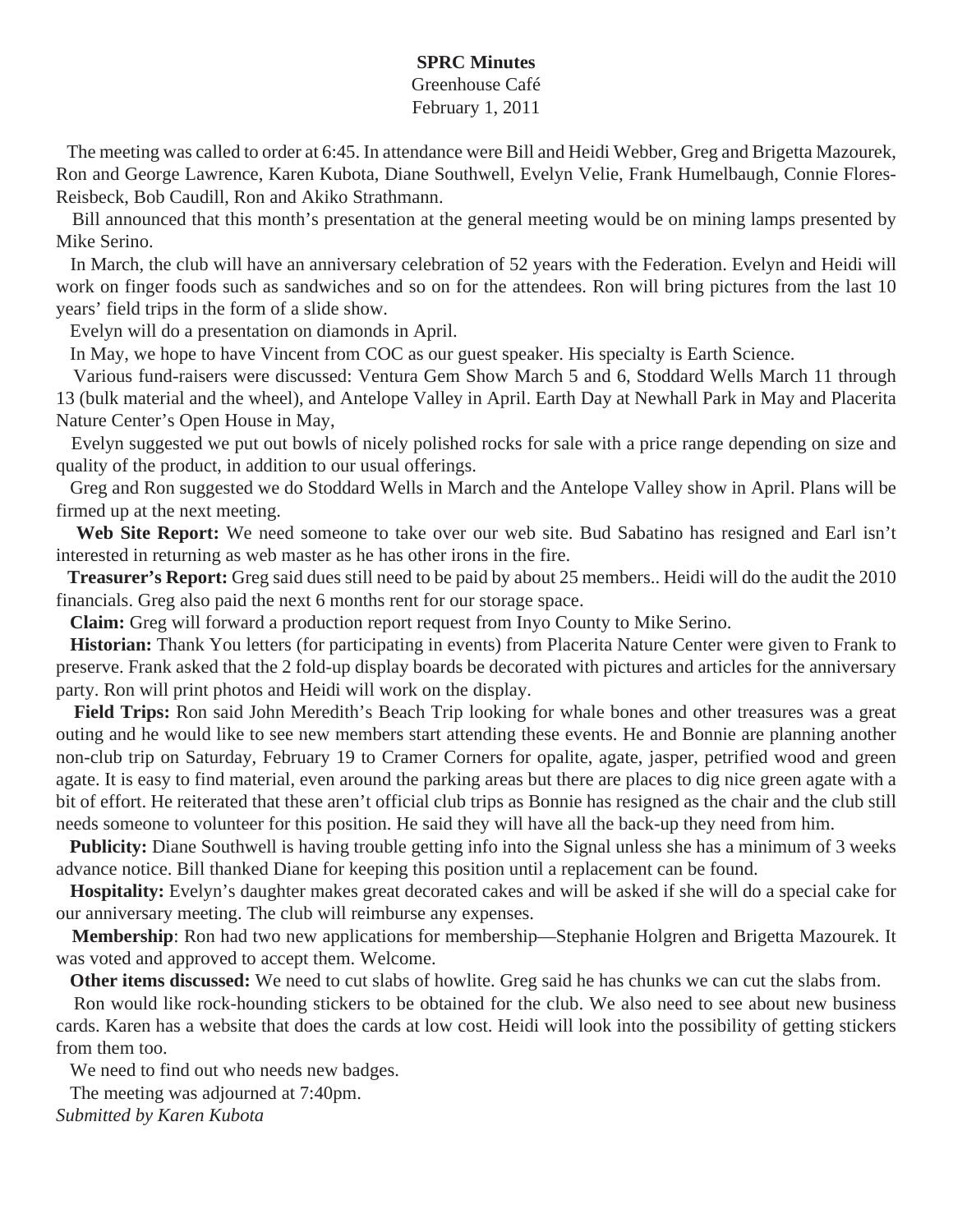### **Unofficial Field Trip Report:**

*Bonnie and Ron*



*Steve Hobbs-Photo*

 What a weekend. The weather was fantastic both days. It wasn't a club trip but we had a good turnout both days. I was wondering about Saturday since it was a two- mile hike each way but eight members and two guests made the trip. We were tired but happy when we got back to the trucks.

 The walk in was easy with great desert views and thoughts of the great material up ahead. Rounding the last corner is a bit of a letdown until you get close to the hill and can see the colors and design in the rocks. The main area has enough to keep you busy but

that didn't stop some of us from exploring. We found other digs up top with more strawberry onyx but none of the promised jasper and agate across the valley.

With a lunch break and some high grading, to make sure we weren't carrying too heavy of a load, we headed back to the parking area. I would have thought this was enough for the day but when the Thulite area was mentioned, everyone perked up.

 Back to Ludlow and eleven miles east puts us up the right hill. Thankfully we could drive right to the collecting area. (no more walking). We called it a day and split up from there. It was great of friends join Bonnie and me and to make new friends--Dan and his cousin Jason.

 Sunday was a totally different day. We had a little trouble getting everyone together with confusion on the meet times but eleven of us met at the top of an unknown hill off the dry lake area near Clay Mine Rd. Bonnie was sure we were on the right hill but no Chapinite anywhere. Just then Ruth shows up and points about one hundred feet over and sure enough, material everywhere. It was the right hill just not far enough over. After everyone found enough agate, chert, jasper, and leaverites we went exploring.

 Every time we stopped to check our bearings, we found agate and bloodstone or something. Bonnie and I finally got to show the club the Purple Agate we discovered when we were out with Paul K. and Barbara C.awhile back. It was even more purple then I remembered. Pretty stuff. Ruth showed us an area on the far side of Castle Butte near the prison with bog agate and petrified wood. A few of us found some real keepers. I just got more garden rocks.

 Bonnie puts a lot of effort checking out areas for the club (not that we don't enjoy it) so join us next time and see some of our beautiful desert.

#### **Alexandrite**

This is a variety of chrysoberyl, like cat's eye, distinguished by a play. of colours which has earned it the name of "chameleon stone". Its natural colour ranges from dark to pale green, but in the light may appear anything from red to yellow, to orange, to mauve even, depending on how the rays strike it.

It is a very attractive stone, but rare and therefore very costly, and only the top quality is worth buying. It is, however, an excellent investment because it is much prized by jewelers and collectors.



Pure alexandrite is always faceted, or cut in cabochon if flaws are present (in this case be careful not to confuse it with other "chameleon" chrysoberyls or labradorite). Its value is on a par with the four precious stones and when well set is a match for even the finest diamond. The best specimens come from Russia, but it is also found in Ceylon, Burma, Brazil, Madagascar and the USA.

| Name        | Moh's | Specific<br>Gravity | <b>Structure</b>           | Cleavage | Refractive<br>Index     | Double                       | Disp. Pleochro | <b>Fluorescence</b> |
|-------------|-------|---------------------|----------------------------|----------|-------------------------|------------------------------|----------------|---------------------|
| Alexandrite | 8.5   |                     | $3.70 - 3.73$ Orthorhombic |          | $Imperfect$ 1.744-1.755 | $[0.011 \quad 0.015]$ v Weak |                | None                |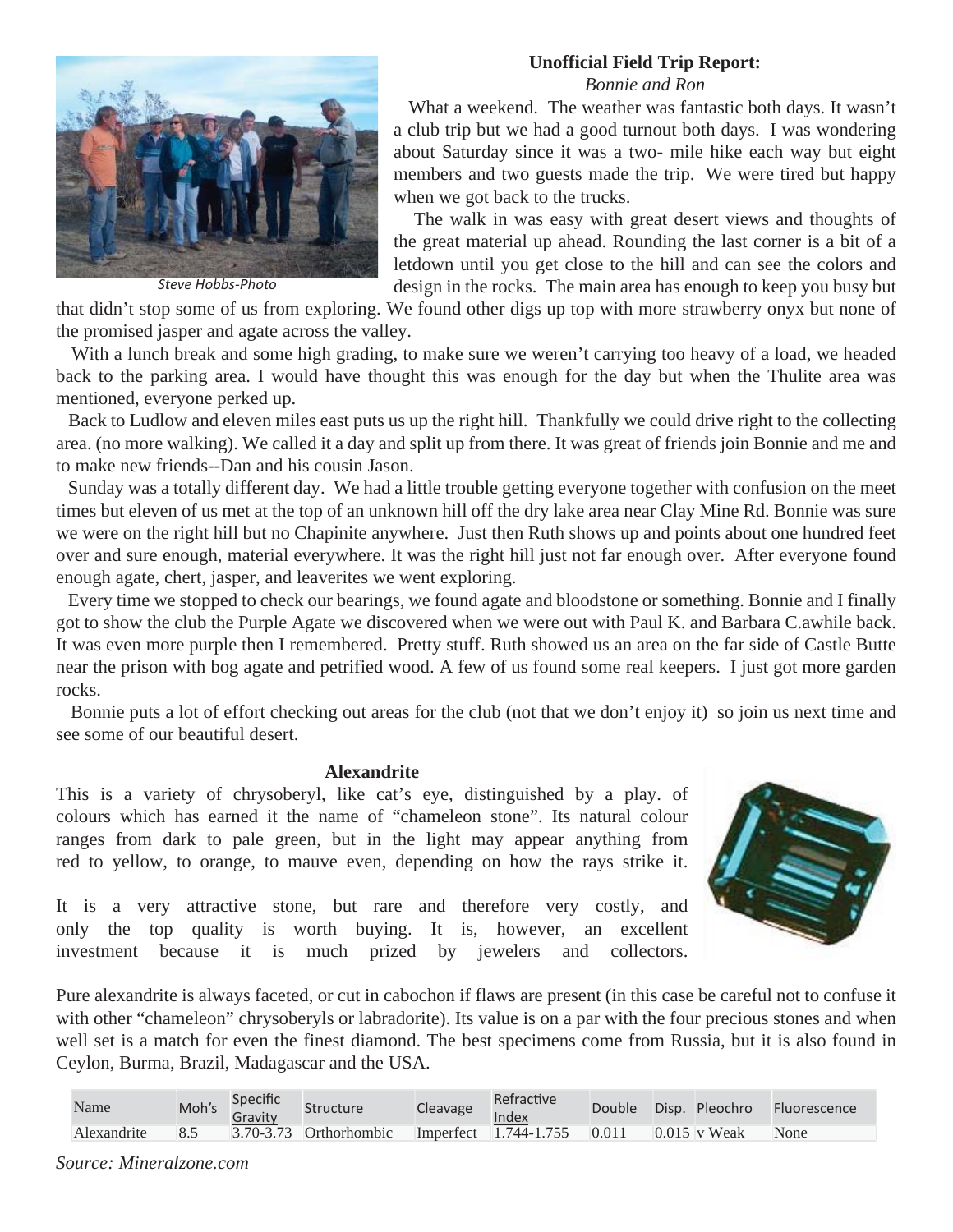### **More Field Trips from Jon Meredith That You Might Find Interesting**

CFMS Field Trip–February 26th 2011 Sat. 9am. Santa Monica Mountains, CA

Agoura, Kanan Road-saginite, marcasite, chalcedony

Malibu, Piuma Road-scallop fossils

CFMS Co Chair south field trips

Robert Sankovich 805-494-7734 rmsorca@adelphia.net

Adam Dean 909-489-4899 theagatehunter@verizon.net

Field trip: Our field trip will be to the Santa Monica Mtns. We will be going to 3 sites:

 Agoura/Kanan Rd. Sites 1 & 2 for agate-saginite & plume, marcacite, chalcedony. There are several ravines, rock out cropings. Light to moderate hike, getting harder the more you go uphill.

 Malibu/Piuma Rd. Site 3 for scallop fossils, large and small. It's a moderate/steep hike up the hill where you will find the scallop fossils in the rocks and on the ground. I'd recommend long pants, long sleeves, gloves. Directions: Look for a CFMS sign on my white F-250 Ford Pickup 4x crew cab.

 Agoura/Kanan Rd (9am-1pm)-. Exit Kanan Rd. Head south towards mountains/beach. Drive 1.7 miles on Kanan Road to a large pullout on Right (North) side of the road.

 Malibu/Piuma Rd. (1:30pm-) Exit Las Virgenes Road head South, towards the ocean. Drive .2 miles to the intersection of Agoura Road, keep on Las Virgenes Road/Malibu Road 4.5 miles. To Piuma Road, turn Left, East, go 6.1 miles up a winding road to the top, along the crest, then go down on the other side, (ocean side) Park on left side of road, in large pullout. There are many vistas view on the drive, don't forget to bring your camera.

 Meeting: Saturday Afternoon, Feb 26th, 9am. We will meet at the Kanan site. We will be there for 4 hours at the 2 Kanan sites. At 1pm we will head to the Malibu/Piuma site. There will be a short briefing of the sites. Please remember to sign the release form to participate in the field trip. These are easy accesses, but moderate climbs. Tools: Collecting bags, buckets, day pack, digging tools, rock pick, pry bar, eye protection, gloves, trowels, wide brimmed hat, sunglasses, sunscreen, sturdy shoes, newspaper for wrapping fossils,. Drinking water, lunch or snacks.

 Maps: E-mail us and we will send you maps to the Agoura/Kanan and Malibu/Piuma sites. Robert Sankovich

CFMS Co Chair Field Trips South

#### **Amazonite**



 Amazonite, also known as 'Amazon stone,' is a light, aqua-green stone with white mottled flecks. The name, Amazonite, has been taken from the Amazon River, where formerly certain green stones were obtained, but it is found in Brazil. The origin of the stone is the New England States and Colorado. The composition is basically of potassium feldspar, and it is a green variety of microline. Amazonite is a mineral, but because of its lively green color, it is cut and polished as a gemstone. The green color of the stone has been attributed to the presence of copper. It can also be due to some organic pigment, probably an organic salt of iron, as it is removed by heat from the source.

 Modern amazonite has a limited occurrence. Previously it was obtained exclusively in organic rocks from Miyask in the Ilmen mountains, 50 miles south-west of Chehabinsk (Russia). Recently high quality crystals were obtained from Pike's Peak, Colorado. It was found associated with the quartz, orthoclase, and albite. Few other locations in the US yield amazonite. It is also found in pegmatite in Madagascar.

 Amazonite is believed to be a sacred stone of high value. It was extensively used by the ancient Egyptians. It gives a cooling and soothing effect to the mental state. It is used for healing and spiritual growth. It is applied to align the heart and solar plexus chakras and also the etheric and mental bodies. The body energy currents are strengthened by the use of amazonite.

**Name Moh's Specific Gravity Structure Cleavage Refractive Index Double Disp. Pleochro Fluorescence Amazonite 6+ 2.56-2.58 Triclinic Perfect 1.522-1.530 -0.008 0.012 None Weak** 2.56-2.58 Triclinic Perfect 1.522-1.530 -0.008 0.012 None Weak